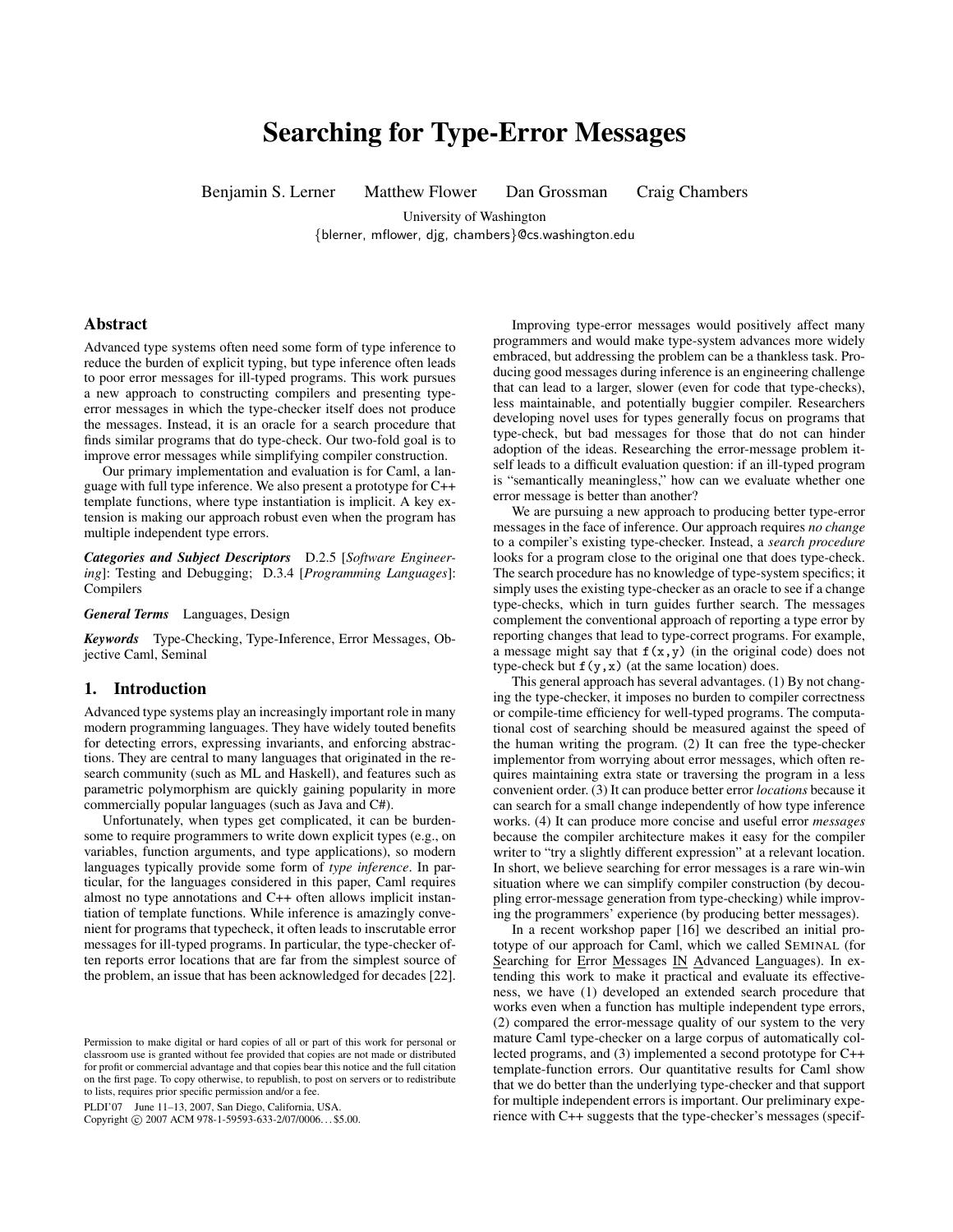

Figure 1. The compiler architecture for our approach

ically gcc) can be so bad that any complementary technique is useful. Adapting the approach to C++ raises some new technical challenges, but overall the two systems are reassuringly similar.

The rest of this paper is organized as follows. Section 2 presents a complete description of our approach, proceeding in stages to present more sophisticated versions of our search. Section 3 describes our empirical evaluation on Caml files we collected automatically from students. Section 4 describes our prototype for C++ templates, emphasizing the differences due to the language and the platform. Section 5 discusses related work. Section 6 concludes.

# 2. Our Approach

This section explains how we produce type-error messages using a search procedure that does not require changing the type-checker. For specificity, we describe our Caml system and use Caml examples, though the approach generalizes.

The algorithm takes as input an untyped abstract-syntax tree that does not type-check. That is, the new compiler code sits between parsing and type-checking and is bypassed entirely for files that type-check. The output is a ranked list of error messages (though we often present only one to the programmer). Figure 1 shows how the main components of our system interact. The *changer* produces modified untyped abstract-syntax trees and uses the *type-checker* to see which ones type-check. These results guide subsequent search. Those that succeed in type-checking are also passed to the *ranker*, which sorts them.

To explain how the changer and ranker work in more detail, we proceed by describing increasingly more sophisticated techniques in our search procedure. Section 2.1 considers only changes that "remove" parts of the program, which suffices to understand our compiler architecture and how our approach can produce better error-message locations. Section 2.2 adds "constructive changes," which lets the system produce error messages that can sometimes identify the particular mistake in the program. Section 2.3 adds changes that identify when the problem is that a well-typed subexpression is used incorrectly. Finally and most importantly, Section 2.4 modifies the search procedure so that it can find a precise type-error location if the input has multiple independent errors.

#### 2.1 Top-down Removal

To understand the top-down nature of our search procedure, consider the ill-typed Caml program on the left of Figure 2. The function map2 correctly creates a list by applying f to corresponding elements of the two lists aList and bList. However, it expects f

to take two arguments in curried form but the use of map2 in the binding of lst provides a function expecting one pair argument. Hence this expression does not type-check and the type-checker reports an error. However, its decision to report an error for the addition expression x + y makes sense only to someone familiar with unification-based type inference and even then it requires nontrivial reasoning and "manual type-checking" to determine the true source of the error. The type-checker's error message is thus (1) nonlocal (the location is not where the error was made), (2) inaccurate (the error has nothing to do with addition), and (3) misleading (no change at that location will make the program type-check).

The searcher begins with the abstract syntax for the entire illtyped file and descends recursively to find small subexpressions<sup>1</sup> that could be changed in some way to produce a type-correct program. The searcher works by constructing variations of the input program and calling the type-checker to see if the changes are successful. The searcher first tests increasingly-long prefixes of the top-level definitions to find the first top-level definition that has a type error. In our example, the searcher finds that while the definition of map2 type-checks by itself, the definitions of map2 and lst together do not. It does not examine the third top-level binding because the second one already causes a type error. After localizing the type error to the second top-level binding, the searcher proceeds to examine its initializer expression, i.e.,

## map2 (fun  $(x, y)$   $\rightarrow$   $x + y$ ) [1;2;3] [4;5;6]

The searcher "removes" this entire expression, by which we actually mean it *replaces* it with a "wildcard" expression that will always type-check in any context, and discovers that the modified program now type-checks. In presenting error messages, we write [[...]] for the wildcard replacement expression. For communicating with the type-checker, we use raise Foo (where Foo is any exception) as the wildcard, since it is always legal and introduces no constraints on type-checking.<sup>2</sup>

After learning that removing the entire initializer expression eliminates the type error, the searcher attempts to localize the type error by examining each of its subexpressions in turn and recursively testing whether removing that subexpression alone is sufficient to remove the type error. In this example, removing either map2 or (fun  $(x, y) \rightarrow x + y$ ) removes the type error, but removing [1;2;3] or [4;5;6] does not. Further recursion on the two successful subexpressions does not identify any smaller subexpressions whose removal eliminates the type error, so the searcher is done. In particular, no change to  $x + y$  (the expression identified by the type-checker) can produce a well-typed program.

The searcher has identified *two* candidate error locations, both of which are less misleading than the one found by Caml's typechecker. Our ranker prefers changes closer to the leaves in the abstract-syntax tree, but in this case the two suggestions are tied by this metric. Therefore, the ranker would present both, favoring the removal of (fun  $(x, y) \rightarrow x + y$ ) since there is a heuristic for preferring the expression on the right in a function application. The next section explains that our system actually produces a much more precise message for this example.

Another example where search outperforms the type-checker is let  $x = e1$  in  $e2$  where  $e1$  type-checks but does not have the type the programmer intended and e2 uses x many times. The typechecker reports an error at a use of x but fixing this error only leads to another error at another use. Assuming e1 is smaller than e2, our algorithm will suggest removing e1 (or a subexpression therein).

<sup>&</sup>lt;sup>1</sup> The searcher also tries changing members of other syntax categories (e.g., patterns and bindings), but our explanation focuses on expressions.

 $2$ In other languages, the lack of an expression with any type could complicate top-down search; see Section 4 for how we deal with C++.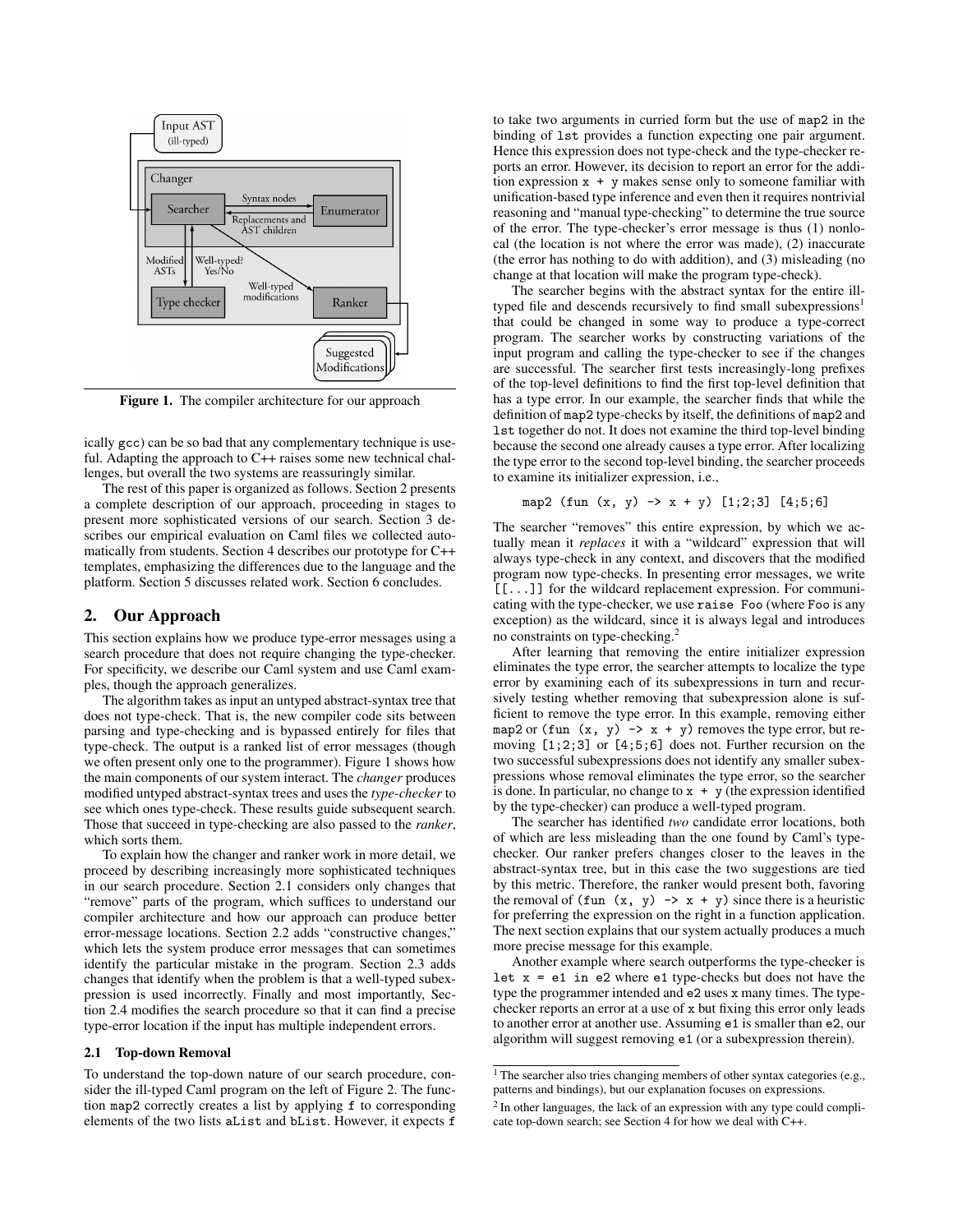```
(* List.compile : 'a list --> 'b list -> ('a * 'b) list *)(* Listmap : ('a \rightarrow 'b) \rightarrow 'a list \rightarrow 'b list \rightarrow *)(* List.filter : ('a \rightarrow bool) \rightarrow 'a list \rightarrow 'a list \rightarrow *)let map2 f aList bList =
    List.map (fun (a, b) -> f a b)
               (List.combine aList bList)
let lst = map2 (fun (x, y) \rightarrow x + y) [1;2;3] [4;5;6]let ans = List.filter (fun x \rightarrow x == 0) lst
                                                                                 Type-checker:
                                                                                   The expression x+y has type int
                                                                                   but is here used with type 'a->'b
                                                                                 Our approach:
                                                                                   Try replacing fun (x, y) \rightarrow x + ywith fun x y \rightarrow x + yof type int -> int -> int
                                                                                   within context let lst =
                                                                                     map2 (fun x y \rightarrow x + y)
                                                                                             [1;2;3] [4;5;6]
```
Figure 2. A program where the approach outlined in Sections 2.1 and 2.2 produces a better error message than the underlying type-checker. (The actual type-checker prints line/column information instead of expressions, but that is an orthogonal issue.)

## 2.2 Constructive Changes

For each expression for which its removal succeeds in typechecking, we also try more specific modifications. What modifications we try depends on the kind of expression encountered (such as function application, conditional expression, patternmatch, etc.) but does not depend on any type information. For function definitions that take a single tupled argument (such as (fun  $(x, y) \rightarrow x + y$ ), we try among other things changing them to take curried arguments (e.g., (fun x y  $\rightarrow$  x + y)), which for our example leads to an ideal result. The type reported in our message is simply what the type-checker gave to (fun  $x \ y \rightarrow x + y$ ); all we do is print it in case it is helpful. In our example, the algorithm also tries several other constructive changes, such as permuting the arguments to map2, uncurrying the arguments to map2, and adding arguments to (fun  $(x, y) \rightarrow x + y$ ), but these are unsuccessful.

Because our ranker prefers constructive changes to removals, the error message in Figure 2 is ranked highest for the example. Though we have experimented with various principled ranking measures such as tree-edit distance, we have found simple heuristics such as this one suffice.

*Creating Constructive Changes* The quality of error messages often depends on whether the algorithm attempts a constructive change that concisely summarizes the reason the program does not type-check. Therefore, it is important to have an architecture that makes it easy for the compiler writer to define changes and try them efficiently, and it is important to create an effective methodology for thinking of changes.

In our experience, the best approach when defining constructive changes for a kind of syntax node is to exploit both "straightforward tree manipulations" (e.g., swapping the positions of children) and *ad hoc* knowledge of the language (e.g., that currying versus tupling can lead to errors). Figure 3 describes some of the changes we try, including examples of both sorts. (For additional examples, see our prior work [16].) A key feature of our approach is that trying something unusual is a local decision that does not pollute typechecking (many of the changes would be extremely awkward in the type-checker) and has no more cost beyond additional calls to the type-checker. Special cases are encouraged rather than discouraged. For example, to the type-checker,  $:=$  is just another function (with infix syntax), but it can be misused in ways worthy of special cases.

*Modular Implementation* To manage the various changes, we decompose the changer into a *searcher* and an *enumerator*. The role of the enumerator is to take a syntax node and return a "list of things to try" (though we refine this notion below). The enumerator is essentially a giant case expression that matches on the sort of node it is given and produces a list of modifications. It also returns the syntax children for the purpose of recursive descent. The role of the searcher is to manage a worklist of changes to try and where in the overall abstract-syntax tree a change is being attempted (so that it can "plug in the change" and call the type-checker).

By separating out the enumerator, adding a new constructive change typically requires only a few lines of code in the compiler and never requires modifying the core search procedure. One could even imagine an open framework where programmers could add possible changes (especially since it does not threaten compiler correctness), but we leave this to future work.

*More Efficient Search* Keeping the number of changes tractable is necessary for efficiency. For example, trying all permutations of function arguments is exponential, so we should not try them all indiscriminately. Therefore, the enumerator/searcher interface is not just a large flat list of changes to try. Rather, the enumerator produces a structured collection of changes where some changes are attempted only if other changes succeed or fail. For example, we can try changing (e1,e2,e3) to (raise Foo, raise Foo, raise Foo), to test whether any 3-tuple would type-check in this location, and follow up with trying permutations (e1,e3,e2), (e2,e3,e1), etc., only if this succeeds. The follow-up changes are also computed lazily so that we reduce the amount of syntax created as well as reducing calls to the type-checker. For more details and more sophisticated examples, see our prior work [16].

#### 2.3 Adaptation to Context

Consider the code if e1 e2 then e3 else e4, where e1 has type string->string and e2 has type string. The algorithm as presented thus far will give the sort of concise and local message that compiler writers do not mind and programmers do:

```
Try replacing e1 with [[...]]
of type string->bool
within context if e1 e2 then e3 else e4
```
This suggestion belies the fact that the function call e1 e2 *does* type-check—it just does not type-check within its parent, which expects a bool at that location. It focuses on e1 rather than e1 e2; the ranker preferred it to the larger change of replacing all of e1 e2.

Fortunately, improving the algorithm amounts to adding just one more attempted change that is as general as removal but is ranked more highly: see if the expression would type-check if its result type were not constrained by its parent in the syntax tree. We call this change *adaptation* (to context). In Caml, the simplest way to test this is to replace  $e$  with adapt  $e$  where we define:<sup>3</sup>

let adapt  $x = raise Foo$ 

 $3$  (e; raise Foo) works just as well.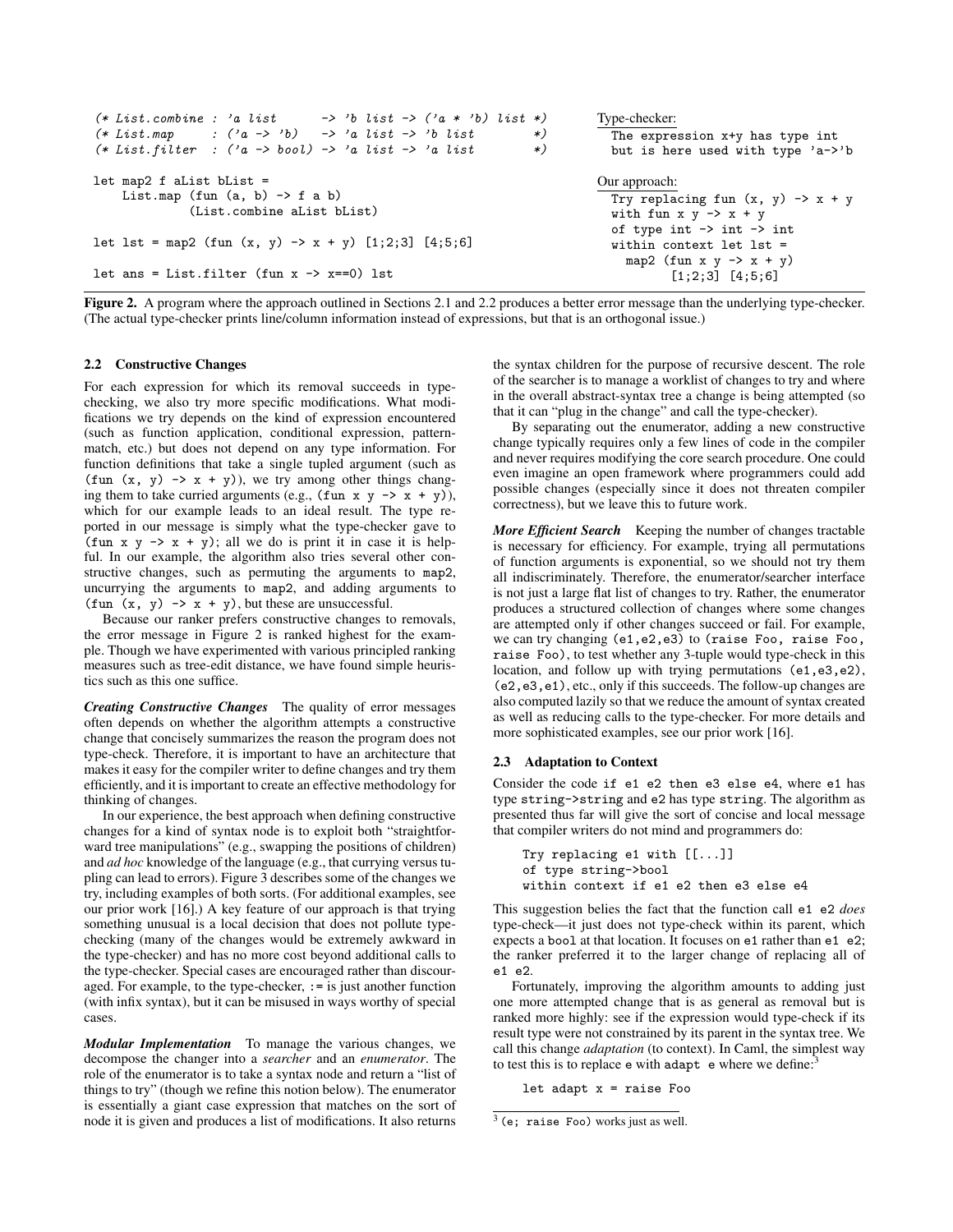| Example syntax node | Example change                                                                        | Description                                                                |
|---------------------|---------------------------------------------------------------------------------------|----------------------------------------------------------------------------|
| $f$ a1 a2 a3        | $f$ al a3                                                                             | Remove an argument from a function call                                    |
| $f$ a1 a2 a3        | f a1 $[]$ a2 a3                                                                       | Add an argument to a function call                                         |
| $f$ a1 a2 a3        | $f$ a3 a2 a1                                                                          | Reorder arguments in a function call                                       |
| $f$ a1 a2 a3        | $f$ (a1 a2 a3)                                                                        | Reassociate to make a nested call                                          |
| $f$ a1 a2 a3        | f (a1, a2, a3)                                                                        | Put call-arguments in a tuple                                              |
| f (a1, a2, a3)      | $f$ a1 a2 a3                                                                          | Curry arguments instead of tupling                                         |
| $e1.f1d := e2$      | $e1.f1d \leftarrow e2$                                                                | Replace reference-update with field-update                                 |
| [e1, e2, e3]        | [e1; e2; e3]                                                                          | Make an <i>n</i> -element list, not a 1-element list of an <i>n</i> -tuple |
|                     | let $f \times = e1$ in $e2$ let rec $f \times = e1$ in $e2$ Make a function recursive |                                                                            |

Figure 3. A small sample of constructive changes: some are systematic, such as rearranging a function call's arguments; others are specific to idiosyncrasies of Caml's concrete syntax.

The function adapt has type  $\alpha \rightarrow \beta$ . Other languages may not have functions of such a general type, which could require a more complicated syntax-transformation to achieve the same effect.

The one place where adaptation is not just another constructive change is the ranker. We prefer adapting *larger* expressions, whereas with other changes we prefer modifying *smaller* expressions. This preference is intuitive since it finds a place high in the syntax tree where a type constraint was unsolvable. It is also necessary for our example. After all, adapting e1 also succeeds, which is only a bit more useful than the message without adaptation.

Overall, the ranker prefers adaptation to removal, but prefers constructive changes to adaptation.

## 2.4 Triage for Multiple Errors

The algorithm as presented thus far makes a fundamental assumption that the program has one type error. If there is more than one, the only changes likely to succeed involve removing an ancestor in the syntax-tree that includes all the errors. Even within one toplevel function, this result can be terrible. Consider:

```
let x = 3 + true in
... (* many lines of correct code *) ...
4 + "hi"
... (* many more lines of correct code *) ...
```
Suggesting this entire code fragment be replaced does not help the programmer find the errors. In contrast, the conventional typechecker's messages do not suffer from this problem: the typechecker reports the first error it encounters.

Extending our algorithm to find multiple small changes simultaneously seems daunting especially since the number of errors is unknown. It is also of questionable worth since we expect programmers will often fix one error and recompile. Therefore, we extend our algorithm to recursively search for good error messages in one subtree while simultaneously removing one or more other problematic subtrees. We call this approach *triage* because it ignores some other parts of the program to focus on one problem. In this way, we recover the specificity the type-checker has by reporting one error while still leveraging our algorithm's ability to search for effective locations and constructive changes.

Consider first a simple scenario where the function application e1 e2 e3 e4 does not type-check, some of the four subexpressions are large, removing the entire application succeeds in eliminating the type error, and removing no single one of the four subexpressions succeeds. The changer would deem the suggested change too large and enter *triage mode* to find a more specific error in this portion of the program. As before, the changer recursively searches (i.e., *focuses on*) each subexpression e1, . . . , e4 in turn, but in triage mode it does so in a context where some of the other  $e_i$  are also removed. By focusing on one subexpression and removing some sibling subexpressions (thereby removing their type constraints), we aim to find better error messages for the focused-on subexpression.

Consider focusing on e1. Which of e2, e3, e4 should also be removed such that some modification of e1 can be type-checked? One approach removes them all, searching within e1 in the context

# e1 [[...]] [[...]] [[...]]

to find an  $e1'$  such that  $e1'$   $[[...]]$   $[[...]]$   $[[...]]$  typechecks, but removing all  $n-1$  other expressions may leave e1 less constrained than necessary. Another approach exhaustively computes minimal subsets of the  $n - 1$  expressions to remove with which e1 can be fixed, but this is potentially exponential. We currently use an algorithm between these extremes. We cumulatively remove the other  $n - 1$  expressions one at a time in some order, test each context to see if it permits any fix for e1, and recur with the first one that succeeds. So for this example we would try the following contexts in sequence:<sup>4</sup>

| 1. $\lceil$ [] e2 | e3.                           | e4 |
|-------------------|-------------------------------|----|
| 2. $[[]]$ e2      | e3 $[[]]$                     |    |
| 3. $[[]]$ e2      | [[]][[]]                      |    |
|                   | 4. $[[]] [[]] [[]] [[]] [[]]$ |    |

For example, if (1) failed but (2) succeeded, then we would recur on e1 in the context e1 e2 e3  $[[...]]$ . (The first failure implies e4 overconstrains the typechecker; the second success implies some fix exists for e1—at the very least, it can be removed.) We use the same procedure to find contexts to use for focusing on e2, . . . , e4. The results of the four recursive searches are passed to the ranker, which in addition to its preference for small changes has a preference for removing fewer of the other  $n - 1$  expressions.

While Section 3 demonstrates that triage is important, our intuition is that the details of the algorithm for removing other expressions are less important. There are many variations we could try, but our current procedure has proven effective.

*Handling Binding Occurrences* The example above did not involve an expression with variable bindings, such as a pattern-match expression. For such expressions, we cannot delete the binding occurrences and expect other subexpressions to type-check since they may now refer to unbound variables. We therefore refine the triage search for such expressions to include *phases*.

As an example, we describe how triage works for the pattern match in Figure 4. The first phase focuses on the scrutinee  $(x, y)$ , type-checking it in a context where the patterns and corresponding expressions have been removed. If this does not type-check, the changer would just recur on it in the reduced context and not proceed to subsequent phases, skipping searching the patterns and expressions. In this example, the scrutinee does type-check, so we proceed. In the second phase, we add the patterns, type-checking the scrutinee and the patterns in a context where the corresponding

<sup>4</sup> We need not actually try the first one since we already know it failed nor the last one since it must always succeed.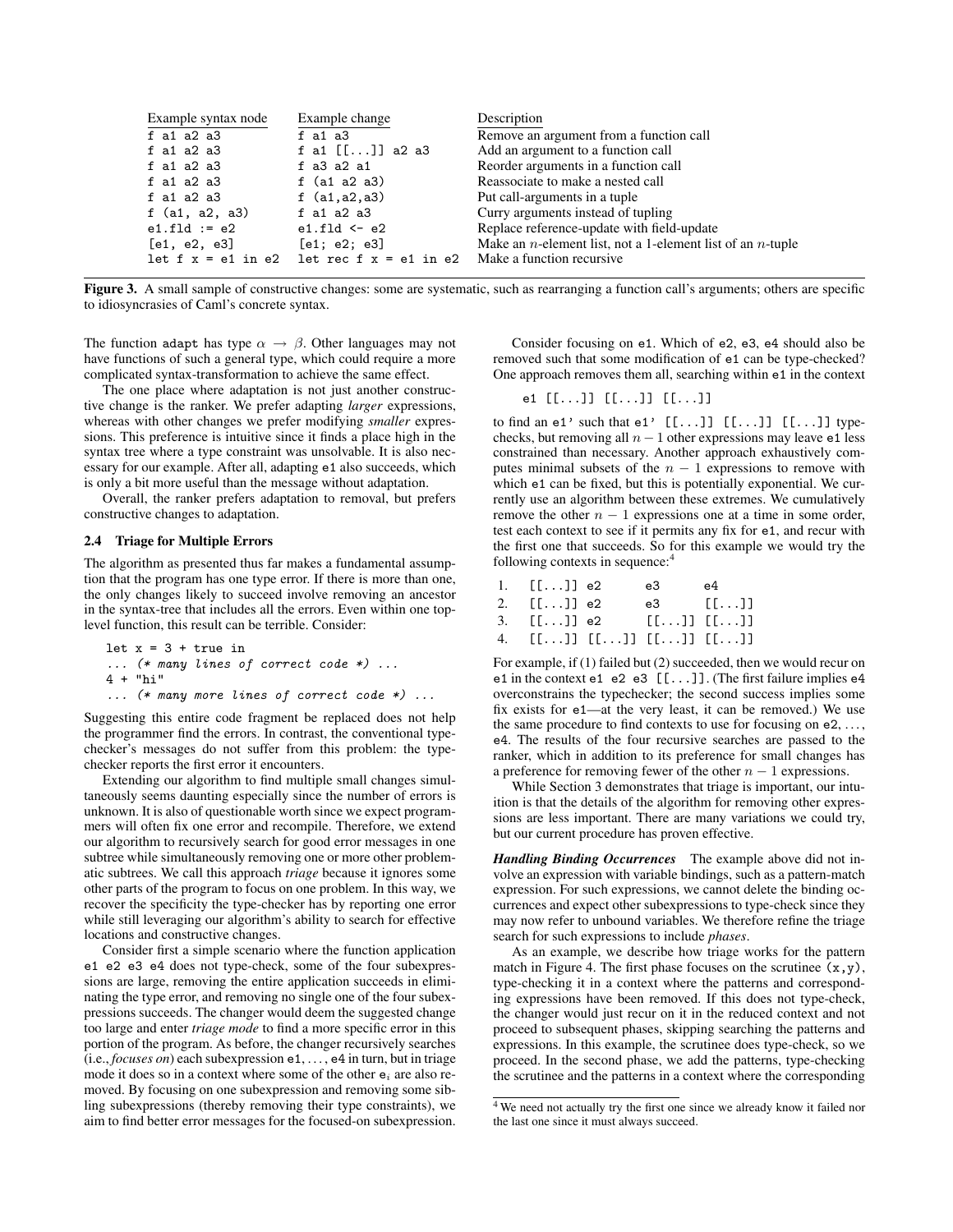| Original expression:                                                                                                                          | First phase: scrutinee only                                                                                                 |
|-----------------------------------------------------------------------------------------------------------------------------------------------|-----------------------------------------------------------------------------------------------------------------------------|
| $(* val x : int$<br>$\ast$ )<br>$(* val y : 'a list *)$<br>match $(x, y)$ with<br>$0, [] \rightarrow []$<br>$\mid n, \mid \mid \rightarrow n$ | match $(x, y)$ with<br>$\_$ -> $[[]]$<br>Second phase: patterns<br>match $(x, y)$ with<br>$0,$ $1 \rightarrow$ $[1 \ldots]$ |
| $\vert$ $\vert$ , 5 -> 5 + "hi"                                                                                                               | $\mid n, \mid \mid \mid \rightarrow \mid \mid \mid \ldots \mid \mid$<br>$ $ , 5 -> [[]]<br>Third phase: entire expression   |
|                                                                                                                                               | match $(x, y)$ with<br>$0, [] \rightarrow []$<br>$\mid n, \mid \mid \rightarrow n$<br>  _, 5  -> 5 + "hi"                   |

Figure 4. A pattern match with several type errors, and the three phases that triage attempts to isolate them.

expressions have been removed. If the combination of the scrutinee and the patterns type-checks, then we would proceed to the third phase, where we would perform triage on the corresponding expressions. In this example, the patterns do *not* type-check. With a triage procedure similar to that for subexpressions (trying each pattern with a greedy subset of others that work), we can report:

```
Your code has several type errors. If you ignore
the surrounding code, try replacing 5 with _ in
```

```
match (x, y) with
   0, [] \rightarrow [[...]]| n, - \rangle [[...]]
| , | , | \_ , | \_ \_ \rightarrow | [[...]]
```
Triage is crucial for reaching this result because two of the triaged expressions fail to type-check (the first two branches have incompatible types and 5+"hi" is always ill-typed). In this example, having an algorithm that is robust to multiple errors avoids telling the programmer to remove an entire match expression, which is almost never useful.

*Integrating Triage and Search* Extending the architecture in Figure 1 to support triage is nontrivial because, unlike adding new constructive changes or adaptation, it affects the core search procedure. As described above, the searcher maintains a mode for each syntax node of interest and switches from *regular* to *triage* mode when the only regular suggestion for a node with a nontrivial number of descendents is removing it. We have a second enumerator for triage mode since the work for ordering the changes into phases and the greedy algorithm for deciding what branches to prune are quite different from the regular changes. When the searcher recurs for each focused subexpression in triage it again uses regular mode, which can in turn invoke additional triage on its subtrees.

The ranker prefers triaged solutions least of all. When comparing different triaged solutions, it prefers small changes. The details of the ranking are less important than the nontrivial question of how to present results using triage to the programmer. We first print only the small change found as a result of triage and a message indicating triage occurred (i.e., that other type errors remain, meaning the change will *not* make the program type-check by itself). We also print a representation of which parts of the program were triaged, but our experience is this information is only occasionally useful.

# 3. Empirical Evaluation for Caml

To evaluate our approach's effectiveness, we collected Caml programs from students and manually inspected the error messages from (1) the underlying type-checker, (2) our approach without triage, and (3) our approach with triage. The results show that:

- For most programs, our approach and the type-checker produce messages of comparable quality (suggesting it is reasonable to pursue our approach in lieu of type-checker messages as a way to simplify compiler construction).
- For a significant number of programs, our approach produces a message that is at a better location or significantly more accurate in identifying the problem (suggesting that our approach adds value even for compilers that already have good typechecker messages).
- Triage provides a significant improvement over the system with triage disabled.

Section 3.1 discusses our methodology, which tries to minimize the inevitable subjectivity of the evaluation. Section 3.2 presents overall statistics. Section 3.3 presents some real examples where our approach works well.

## 3.1 Methodology

*Data Collection:* Students in one of the author's courses were asked to volunteer to use a modified version of the Caml compiler that stored to the local disk (1) any file passed to it that did not type-check and (2) a timestamp for the file. This compiler did *not* have our approach implemented; it was just a data collector. Students then emailed the collected files to us. So volunteers opted in twice: when they installed the modified compiler and when they sent us results. The saved files had comments obfuscated (e.g., (\* hi mom  $*)$  replaced with  $(*$  XX XXX  $*)$  since we thought this might encourage participation.

The course was a graduate-level programming-languages course for part-time students with at least two years professional softwaredevelopment experience. We believe this population is particularly interesting: they were not beginner programmers but they were new to Caml. We analyzed 5 homework assignments, each requiring 100–200 lines of code. We plan to make the assignments and data available. 10 of 44 class members participated.

*Analysis:* When manually analyzing a file and the quality of the three error messages, it is necessary to identify the actual problems. Doing so is inherently subjective, so we simply removed any files for which it was unclear. Two factors make this process less subjective. First, using the time-sorted files we can see what the programmers actually changed in the near-future. Second, the code is for a specific programming task; we are not trying to determine the purpose of arbitrary code.

When a collection of files in time sequence all have the same problems, we count them only once (choosing a representative file from the equivalence class). This quotienting of results is important for two reasons. First, it normalizes for different programmers' behavior since some programmers tend to try recompiling much more often than others. Second, the programmers were getting only the type-checker's messages. So in cases where our approach is superior one would expect a misleading type-checking message to lead to several files with the same problem while the programmer discovers the misdiagnosis. Counting each of these files separately would make our approach look better.

A second potential source of subjectivity is determining whether an error message accurately describes one of the real type-checking problems. However, the program *location* identified by a message is not subjective, so we separately counted whether a message identified a good location and whether a message described the problem at that location correctly. Considering only location strictly increases the number of good results for each of the three error messages, but only slightly, so due to space constraints we have chosen only to report the theoretically more subjective measurements.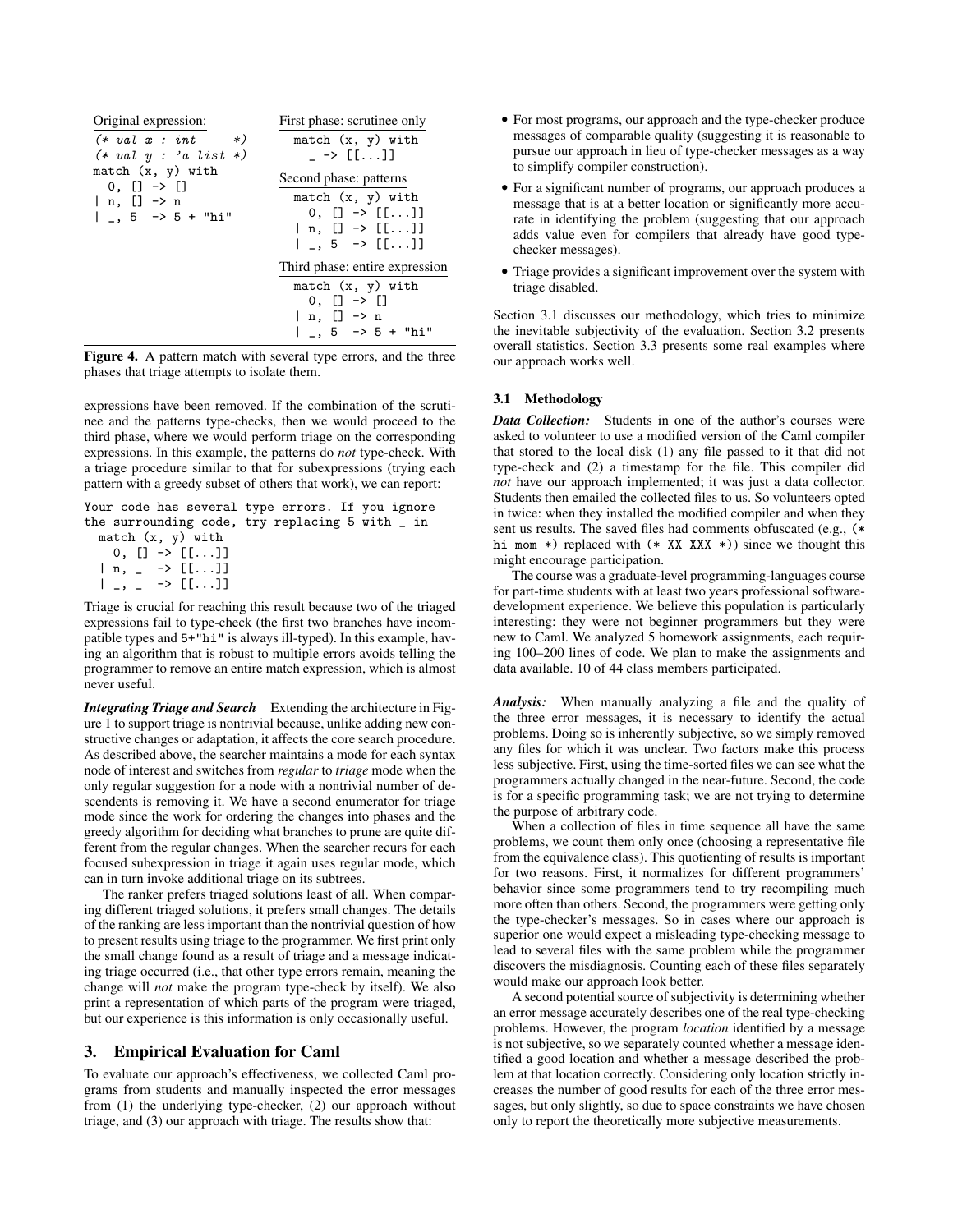

Figure 5. Results separated by programmer and by homework assignment; programmer experience increases for higher-numbered assignments. Moving from bottom to top, the stacked bars represent files where (1) both approaches (type-checker and our approach) produce an equally good message even without triage, (2) both approaches produce an equally good message but triage is necessary, (3) our approach is better even without triage, (4) our approach is better but triage is necessary, and (5) our approach is inferior to the type-checker.



Figure 6. Size of groups of files that are the same problem. In results, only one file from each group is counted. Note log-scale.

*Validity:* In addition to the subjective evaluation described above, we can identify some other threats to validity. Because we wrote the homework assignments and taught Caml programming, we could have implicitly encouraged a programming style or designed homeworks for which one error-message style is better. There could also have been bias in the self-selection of participants.

On the other hand, we should not discount our overall conclusion that our approach is usually comparable to the type-checker's messages and is often better. Our prototype is still preliminary compared to the mature type-checker which has been used and refined for many years. We also did *not* allow ourselves to modify the implementation after we started analyzing the files. The data suggests a few new constructive changes we can easily add to our tool. This feedback and the ease of exploiting it is a benefit of our approach and would, of course, significantly improve our results.

#### 3.2 Aggregated Results

We start by presenting our primary results and then provide some additional data to describe our set of sample files and the efficiency of our prototype. For each file we analyze (recalling that for a group of files in time-sequence with the same error we analyze only one), we consider three messages (from the type-checker, from our approach, and from our approach with triage disabled). We then place the file in one of these five categories:

- 1. Our approach produces a message comparable in quality to the type-checker, and triage is unnecessary to achieve this "tie."
- 2. Our approach produces a message comparable in quality to the type-checker, and triage is necessary to achieve this "tie."



Figure 7. Cumulative distribution of time to run our prototype on the analyzed files. The bottom curve is for our full tool. The middle curve disables one constructive change with a performance bug. The top curve disables triage.

- 3. Our approach produces a message better than the type-checker, and triage is unnecessary to achieve this "win."
- 4. Our approach produces a message better than the type-checker, and triage is necessary to achieve this "win."
- 5. The type-checker produces a message better than our approach.

As the TOTAL bars in Figure 5(a) and Figure 5(b) show, our approach is better (the sum of categories 3 and 4) 19% of the time and the underlying type-checker is better 17% of the time. Adding together categories 1–4, our approach is no worse 83% of the time, supporting our claim that one could feasibly not rely on the typechecker's messages at all.

Triage increases by 44% the files for which our approach produces a better result (category 4 divided by category 3) and increases the ties by 19% (category 2 divide by category 1). In all, triage improves our results for 16% of the files (sum of categories 2 and 4). Qualitatively, in the cases where triage helps, it helps a lot—without it, the messages are typically much worse than those from the type-checker.

Not shown in the graphs is a distinction between ties where both approaches produce a good message and ties where both approaches produce a bad message. We deemed 9% of the files "ties where no approach was very helpful," suggesting that type errors could still be improved, though this number is inflated by input programs too nonsensical for a reasonable message.

Figure 5(a) separates the results by programmer to see if personal coding style might affect the results. Figure 5(b) separates the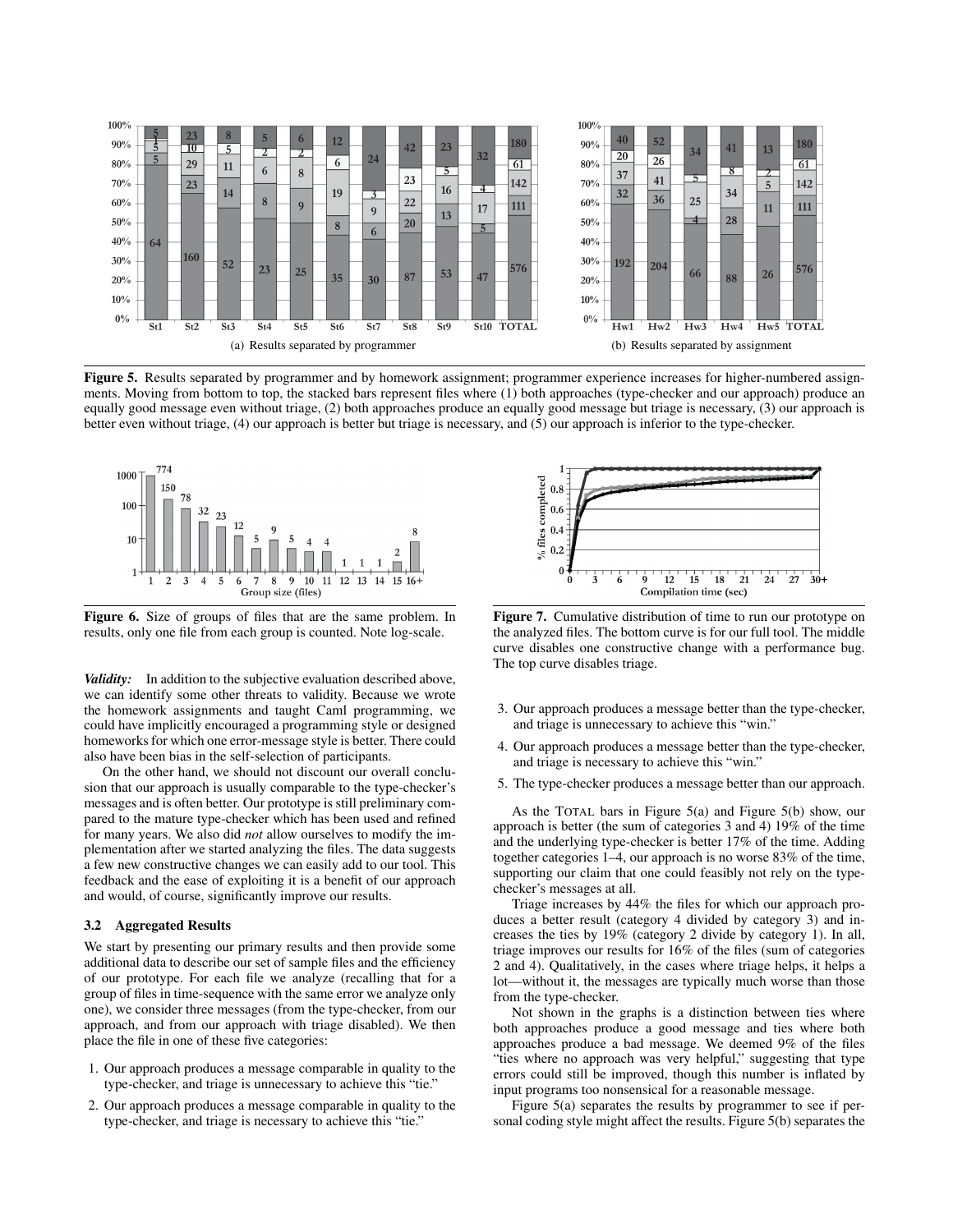```
(* List. mem : 'a -> 'a list -> bool *)let add str lst = if List.mem str lst
                   then lst
                   else str::lst
(* \ldots in a function later in the file \ldots *)add vList1 s
Type-checker:
   The expression s has type string
   but is here used with type string list list
Our approach:
   Try replacing add vList1 s
   with add s vList1
   ...
```
Figure 8. Example where our approach finds a better message.

results by homework assignment; programmers are more familiar with Caml on later homeworks. While there is significant variation, sample sizes are moderate and we can draw no firm conclusions.

Figure 6 shows how big the equivalence classes of time-ordered files with the same problem are. While most equivalence classes are very small, we would have been over-counting by having hundreds more data points had we not chosen representatives from each class. In all, we analyzed 1075 files from a total of 2122 collected.

Finally, Figure 7 presents a cumulative distribution function of the time our prototype took to run on the analyzed files. The full approach completed in less than 4 seconds on over 75% of files and less than 30 seconds on over 90% of files.<sup>5</sup> We conclude that the prototype is already usually efficient enough to replace the conventional approach and is almost always a complementary technique worth using while puzzling over the type-checker's message. More importantly, our collected files now give us our first opportunity to debug the performance of our system. (Recall we made no changes to the system after we started the manual analysis.) The additional data in Figure 7 suggest improving performance will be easy. First, about one third of the files that take longer than 4 seconds do so because of a single performance bug in a single constructive change that has to do with reparenthesizing nested match-expressions. Second, without triage—the newest part of our system and therefore the part that we have optimized least—not a single file takes longer than 4 seconds and over 95% take less than 2 seconds.

#### 3.3 Examples

In analyzing the files we collected from real programmers, we found many compelling situations where our approach produced better locations, produced more accurate messages, or used triage to avoid a poor message. Here we share a few examples.

Figure 8 shows the definition and subsequent use of a function add intended as a simple utility for adding a string to a list. The programmer passed the arguments to add in the wrong order, but add actually has the polymorphic type 'a  $\rightarrow$  'a list  $\rightarrow$  'a list, so the first argument of type string list constrains the second to have type string list list. Hence the type-checker's error message is in a reasonable location, but only programmers used to the idiosyncrasies of polymorphic types and unification-based type inference find this message intuitive.

```
type move = For of int * (move list) | (* \dots * )let rec loop movelist x y dir acc =
   (* ... some other local bindings ... *)
   match movelist with
     \Box \rightarrow acc
   | For(moves, lst)::tl ->
     let rec finalLst index searchLst =
       if (index = (moves-1))then []
       else (List.nth searchLst)
            ::(finalLst (index+1) searchLst)
     in loop (finalLst 0 lst) x y dir acc
   | (*... branches for other kinds of moves ...*)
Type-checker:
   The expression (finalLst 0 lst) has type
   (int -> move) list
   but is here used with type move list
Our approach:
   Try replacing (List.nth searchLst)
   with (List.nth searchLst [[...]])
   ...
```
Figure 9. Example where our approach finds a better location.

Figure 9 shows a larger example where our approach finds a better location. The code, extracted from an attempt to write a small-step interpreter for a simple Logo-like language, defines a recursive local helper function finalLst that is supposed to return a move list. However, the call to List.nth has one too few arguments, which is not in itself an error because this is just a partial application of a curried function. In fact, finalLst still type-checks, but as a function that returns a list of functions (type (int -> move) list). Hence the type-checker reports no error until the result of a call to finalLst is passed to the outer function loop, which due to its pattern-match expression needs a move list. Our top-down search finds small suggestions both in the body of finalLst and its use, but only in the former is there a constructive change (adding an argument to the call to List.nth), which becomes the top-ranked suggestion.

Most examples with triage are too large to be shown in their entirety, but we can describe a scenario where it is necessary for doing as well as the type-checker. Suppose the programmer calls print in each branch of a match-expression where the actual standard-library function is called print\_string. The underlying type-checker works well, finding one use of print and reporting it as an unbound variable. Our approach without triage is terrible, suggesting removal of the entire match expression. With triage, we determine that the match-expression type-checks except for the expressions in the branches and that one of the branches can be fixed by removing a call to print. In fact, because removing print works but replacing it with adapt print does not, we can conclude that print is an unbound variable. Improving our tool's presentation to report "unbound variable" when removing a variable works but adapting it does not would be straightforward and is independent of the search algorithm.

There are coding practices for which our approach is ill-suited. As an extreme example, consider again let  $x = e1$  in e2 where x is used many times in e2. Savvy ML programmers who change e1 to have a different type may rely on the type-checker to find all the uses of x. Our approach will instead suggest changing e1 (perhaps back to what it was), which is clearly not desired.

<sup>5</sup> Qualitatively, time is not correlated with size of the file; the search quickly descends into a small portion of the file.

<sup>&</sup>lt;sup>6</sup> As in Figure 2, we modify the type-checker's messages to use expressions rather than line numbers.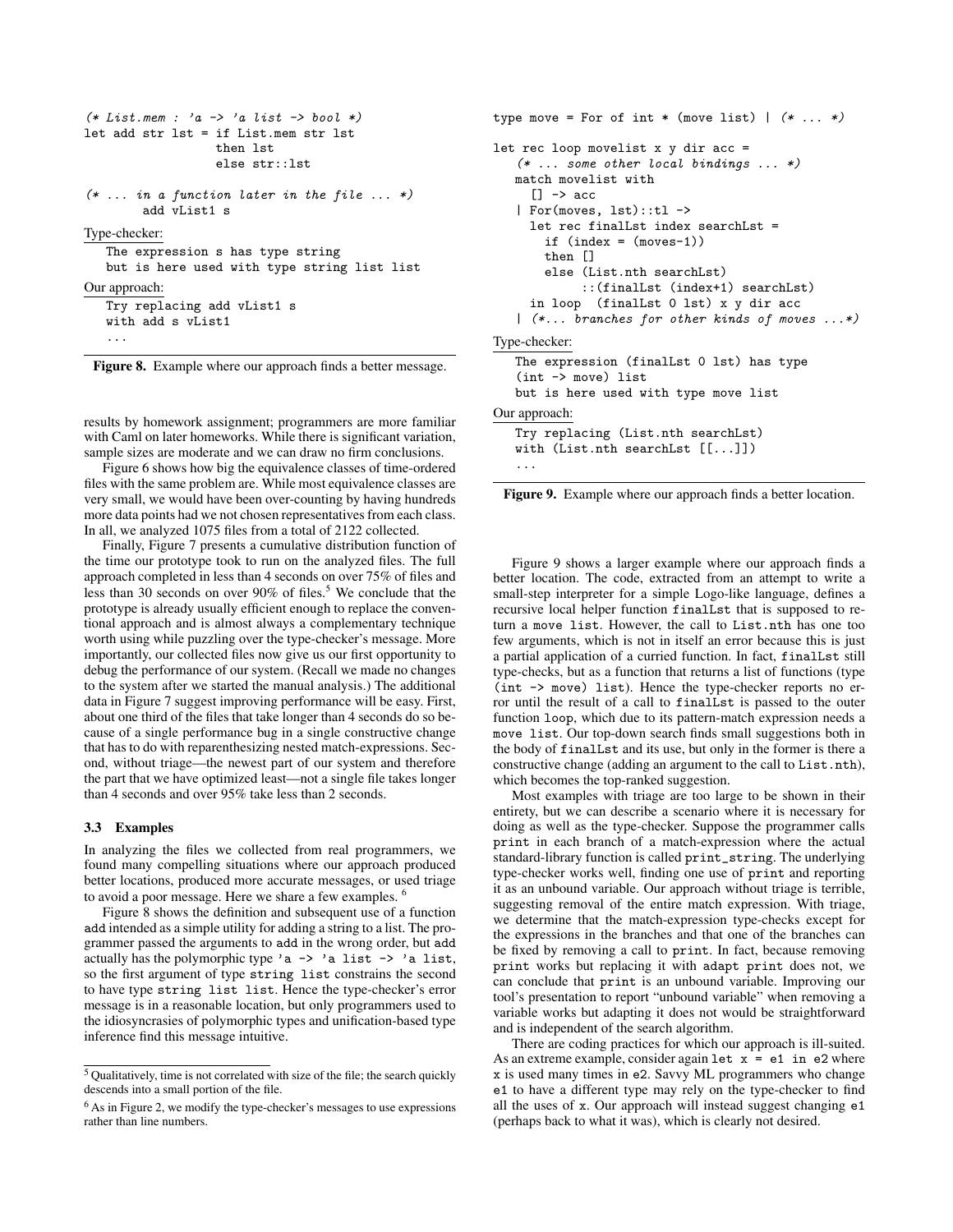# 4. Prototype for C++ Template Functions

While our approach is ideal for an ML-like language (type inference creates a need, and polymorphic types for expressions like raise Foo aid the implementation), the benefits extend beyond strongly typed functional languages. As a proof of concept, we have developed a prototype for producing error messages for C++ programs that use template functions, which are common because template functions pervade the Standard Template Library (STL). This section explains our focus on template functions (Section 4.1), describes how we modify our approach for the C++ language (Section 4.2), and sketches our prototype (Section 4.3).

### 4.1 The Problem with Templates

C++ does not generally suffer from nonlocal type-error messages because all variables and functions have explicit, monomorphic types, so we see insufficient need to change how most type-error messages are produced. Template functions, however, are fertile ground: they take type parameters the caller need not specify, and some type-checking of template bodies is delayed until each use.

Misuse by a client often manifests itself as a type error several layers deep in template calls. As a simple example, consider this template function in the commonly used gcc extension to the STL:

```
template <class _Operation1, class _Operation2>
compose1(const _Operation1& __fn1,
         const _Operation2& __fn2) {
 return unary_compose<_Operation1,_Operation2>
         (\_fn1, _fn2);
}
```
The function is a polymorphic wrapper around a template class (unary\_compose) for representing the composition of two "functors."<sup>7</sup> Not seen here is that arguments to compose1 must have particular STL types or an error arises in the body of unary\_compose. Compilers like gcc do report the location of the outermost template call, but the programmer must still manually dissect the error and call-chain to determine how to change the client code.

Continuing our example, consider the C++ code in Figure 10. The intended effect is to initialize the elements of outv with a function of the inv values. Using the higher-order features of the STL keeps myFun concise and at a high level of abstraction; we generally encourage code in this style. It is also *almost* type-correct. The problem is compose1 expects to receive two functors, and labs is merely a function pointer. The STL provides a function ptr\_fun to convert a function pointer to a functor; the fix is to 'adapt" labs by writing ptr\_fun(labs). The use of functors is not universal, however; other places in template libraries require function pointers. In short, this sort of error is simple, easy to make, and (with the right diagnosis) easy to fix.

The error messages reported by gcc for this error are shown in Figure 11. The first eight lines do describe the problem, but in terms of a bad template call several layers deep in the functional library. The remaining lines describe a "no template found" error that is a cascading error resulting from the first problem. As inscrutable as these messages may seem, we have chosen an example where they are tractably small. If we had made the same mistake for an operation over vector<vector<long> > instead of vector<long> (and vectors of vectors are certainly a realistic use of the STL), the messages would have been over twice as long.

Our approach, of course, produces an error message indicating that changing labs to ptr\_fun(labs) eliminates the typing errors in myFun. Because ptr\_fun is just a library function, it is an *ad*

```
#include <algorithm> // for transform
#include <vector> // for vector
#include <functional> // for multiplies, bind1st, ptr_fun
#include <ext/functional> // for compose1
#include <cmath> // for labs
using namespace std;
using namespace __gnu_cxx;
// compute outv[i] = labs(5 * inv[i])
void myFun(vector<long>& inv, vector<long>& outv){
 transform(inv.begin(), inv.end(), outv.begin(),
            compose1(bind1st(multiplies<long>(),5),
                     (labs)); // type error
```


Figure 10. An STL client with a type error

*hoc* constructive change to try wrapping function pointers with it. Trying this change is justified by its usefulness.

## 4.2 Our Approach in C++

The algorithm we use for Caml largely works for C++, but there are interesting differences in how we perform top-down search, what constructive changes we try, how we do adaptation, and how we call the type-checker. We highlight the most important differences.

*Top-Down Search and Adaptation* Because C++ is explicitly typed, we do not find it necessary to perform search over the entire program. Rather, we consider only a function containing a template-call error<sup>8</sup> and any template functions it may call (transitively). Within a function body, removing statements and initializer expressions is trivial because we can just delete them.

However, removing or adapting an expression proves more difficult because we do not have the convenience of expressions like raise Foo (which can have any type) or adapt (which can take any expression and have any return type). Ironically, we can (ab)use a template function to create expressions of the right type:

template <class A, class B> B magicFun(A x) { for ( ; ; ) ; } ;

Now, "removing an expression e" can mean replacing it with magicFun(0) and adapting it can mean replacing it with magicFun(e). Unfortunately, using magicFun is imperfect because C++, for deep reasons involving ambiguity and overloading, does not have full inference. So in many contexts, magicFun(0) or magicFun(e) will not type-check because an appropriate return type cannot be resolved.

As a result, our changer often resorts to alternate techniques to determine which subexpressions contain typing errors. Most simply, we can hoist expressions (e.g., replace  $e0(e1, e2)$ ; with  $e0$ ; e1; e2;), taking some care to circumvent odd C++ restrictions (e.g., function names cannot appear as top-level expressions).<sup>9</sup> Full hoisting is sometimes avoidable with additional C++ chicanery. For example, given  $x = e$ , we can retain the constraint that  $e$ has a type compatible with x by replacing the assignment with magicFunAssign(x,e) where we define:

```
template <class A, class B>
A magicFunAssign(A& x, B e) {
  x = adapt < A>(e); return x;
}
```
<sup>7</sup> This STL term for classes representing function closures should not be confused with the functors of ML or category theory.

<sup>8</sup> Simple processing of the error message identifies the location, and the abstract-syntax tree indicates that the location contains a template call.

<sup>&</sup>lt;sup>9</sup>It suffices to wrap the expressions with a void-returning variant of magicFun.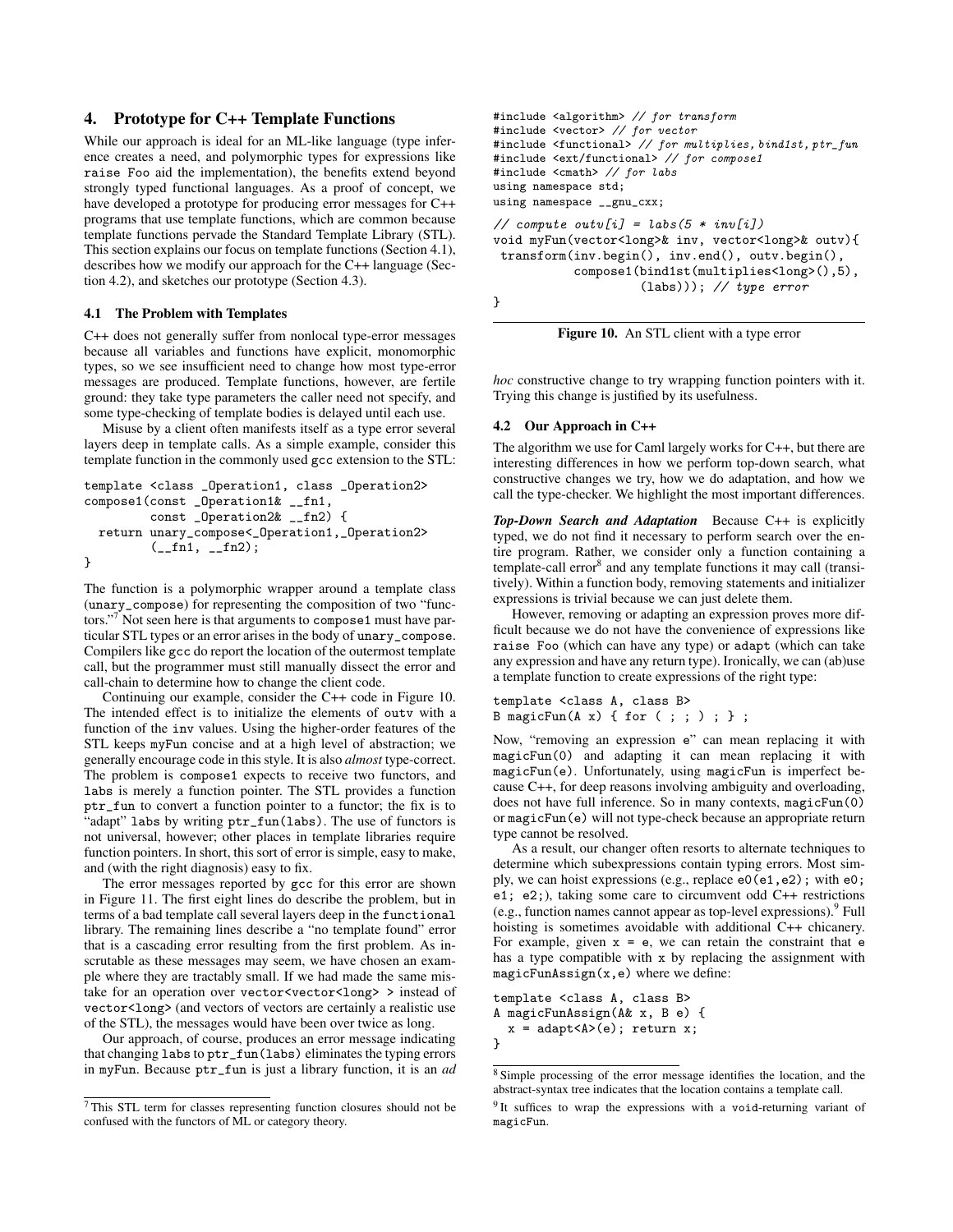```
/usr/lib/gcc/i686-pc-cygwin/3.4.4/include/c++/ext/functional: In instantiation of
    '__gnu_cxx::unary_compose<std::binder1st<std::multiplies<long int> >, long int ()(long int)>':
 ../tester2.cpp:9: instantiated from here
/usr/lib/gcc/i686-pc-cygwin/3.4.4/include/c++/ext/functional:128: error: 'long int ()(long int)' is not a class, struct, or union type
/usr/lib/gcc/i686-pc-cygwin/3.4.4/include/c++/ext/functional:136: error: 'long int ()(long int)' is not a class, struct, or union type
/usr/lib/gcc/i686-pc-cygwin/3.4.4/include/c++/ext/functional:131: error: field
     '__gnu_cxx::unary_compose<std::binder1st<std::multiplies<long int> >, long int ()(long int)>::_M_fn2'
    invalidly declared function type
/usr/lib/gcc/i686-pc-cygwin/3.4.4/include/c++/bits/stl_algo.h: In function
    '_OutputIterator std::transform(_InputIterator, _InputIterator, _OutputIterator, _UnaryOperation)
    [with _InputIterator = __gnu_cxx::__normal_iterator<long int*, std::vector<long int, std::allocator<long int> > >,
     _OutputIterator = __gnu_cxx::__normal_iterator<long int*, std::vector<long int, std::allocator<long int> > >,
     _UnaryOperation = __gnu_cxx::unary_compose<std::binder1st<std::multiplies<long int> >, long int ()(long int)>]':
 ../tester2.cpp:9: instantiated from here
/usr/lib/gcc/i686-pc-cygwin/3.4.4/include/c++/bits/stl_algo.h:789: error: no match for call to
    '(__gnu_cxx::unary_compose<std::binder1st<std::multiplies<long int> >, long int ()(long int)>) (long int&)'
```
Figure 11. The error message from gcc for Figure 10, with additional linebreaks to improve readability.

*Constructive Changes* As expected, each language has different common errors worth detecting. For C++, we try several languagelevel changes (e.g., switching e.f to e->f and vice-versa), as well as changes specific to the STL (such as adding or removing ptr\_fun). Other changes are just like in Caml, such as rearranging arguments at a call-site.

*Calling the Type-Checker* As explained below, instead of modifying gcc, we print each change in concrete syntax and call the type-checker. Because C++ is prone to cascading errors during compilation, we focus solely on the first error and specifically on the line it cites as "instantiated from here." However, we maintain all the reported error lines, so that we can properly evaluate whether a modification succeeded or not: if it eliminates some errors while introducing no new ones, it is a success. Partially implicit in this definition is a notion of triage: we ignore any later erroneous code, so that we can focus on suggestions for one statement.

#### 4.3 Implementation

Our prototype is implemented as a plugin for the Eclipse 3.2 IDE, using the CDT 3.1 plugin (which provides an abstract syntax tree for C++) and gcc (since we assume the type-checker's error messages are in a particular format). We take an abstract syntax tree, change it, and use the CDT to print it to a file, which we then pass to gcc. While this architecture makes for an expedient prototype, the process and I/O overhead of printing and parsing the program for each change is too high for interactive use. On the other hand, by using an IDE we have the ability to perform our algorithm in the background. Moreover, our presentation of error messages uses Eclipse's support for "problem markers" and "quick fixes." That is, we provide a marker in the user interface that brings up a menu item, such as, "replace this expression by wrapping it in ptr\_fun."

## 5. Related Work

This work extends and evaluates the approach advocated in our recent workshop publication [16]. We discuss our relation to that work before discussing other approaches to improving typechecker error messages and other related techniques.

## 5.1 SEMINAL

We have extended our prior work in the following important ways:

- Our prior work had no way to give good error messages when the same function had multiple independent type errors. Triage (Section 2.4) overcomes this fundamental problem, and our results demonstrate that triage is significant in practice.
- Our approach of adapting expressions to their context (Section 2.3) is new, can sometimes lead to much more accurate

messages, and requires a different approach to ranking since a large expression may need only a small adaptation.

- Our prior work had no evaluation of the system's effectiveness (only that it was reasonably efficient). Our analysis on actual files (Section 3) is, to our knowledge, the only evaluation of its kind ever completed and encompasses a larger sample set than anything considered by another system.
- Our prototype for C++ template-function instantiation errors is entirely new and requires different techniques than in Caml.

Our prior publication includes more details on the implementation of the SEMINAL system for Caml, particularly the interaction between the searcher and the enumerator.

#### 5.2 Other type-checker approaches

While SEMINAL was hardly the first project to attempt to address the nonlocal and unintuitive nature of ML-style type-error messages, all prior approaches of which we are aware made pervasive changes to the type-checker. Doing so makes compiler construction and the efficient compilation of well-typed programs more difficult. Such changes take many forms, including trying different program-traversal orders (thereby changing the order of the underlying unification problem) [15, 17], maintaining slice information to record what expressions affect what parts of the unification problem [5, 10, 21], and providing an interactive environment revealing the internals of the type-inference algorithm [4, 20]. Heeren's recent summary  $[11]$  of these systems and others  $[1, 2, 7, 8, 9, 13, 22]$ provides more details.

The approach most similar to ours is from McAdam [18]. He enriches the type-checker with type-level "linear morphisms" that can be used to make a program type-check that otherwise would not. For example, a morphism from  $\tau_1 \rightarrow \tau_2 \rightarrow \tau_3$  to  $\tau_2 \rightarrow \tau_1 \rightarrow \tau_3$ would allow  $f \times y$  to type-check even if it should be  $f \times y$ . The resulting error message can then show what morphisms were used. While this clearly has commonalities with our constructive changes, it has the same nonlocal problems as the conventional approach (it never searches for other locations) and presents messages in terms of types that the programmer never wrote.

For C++ template errors, there are *ad hoc* tools available that post-process error messages to make them more readable [24]. The process largely involves regular-expression matching to trim out namespaces and other irrelevant features of error messages. We view the existence of such tools as evidence of a problem rather than as a complete solution. Unlike our tool, the result is still in terms of types and does not analyze the source program.